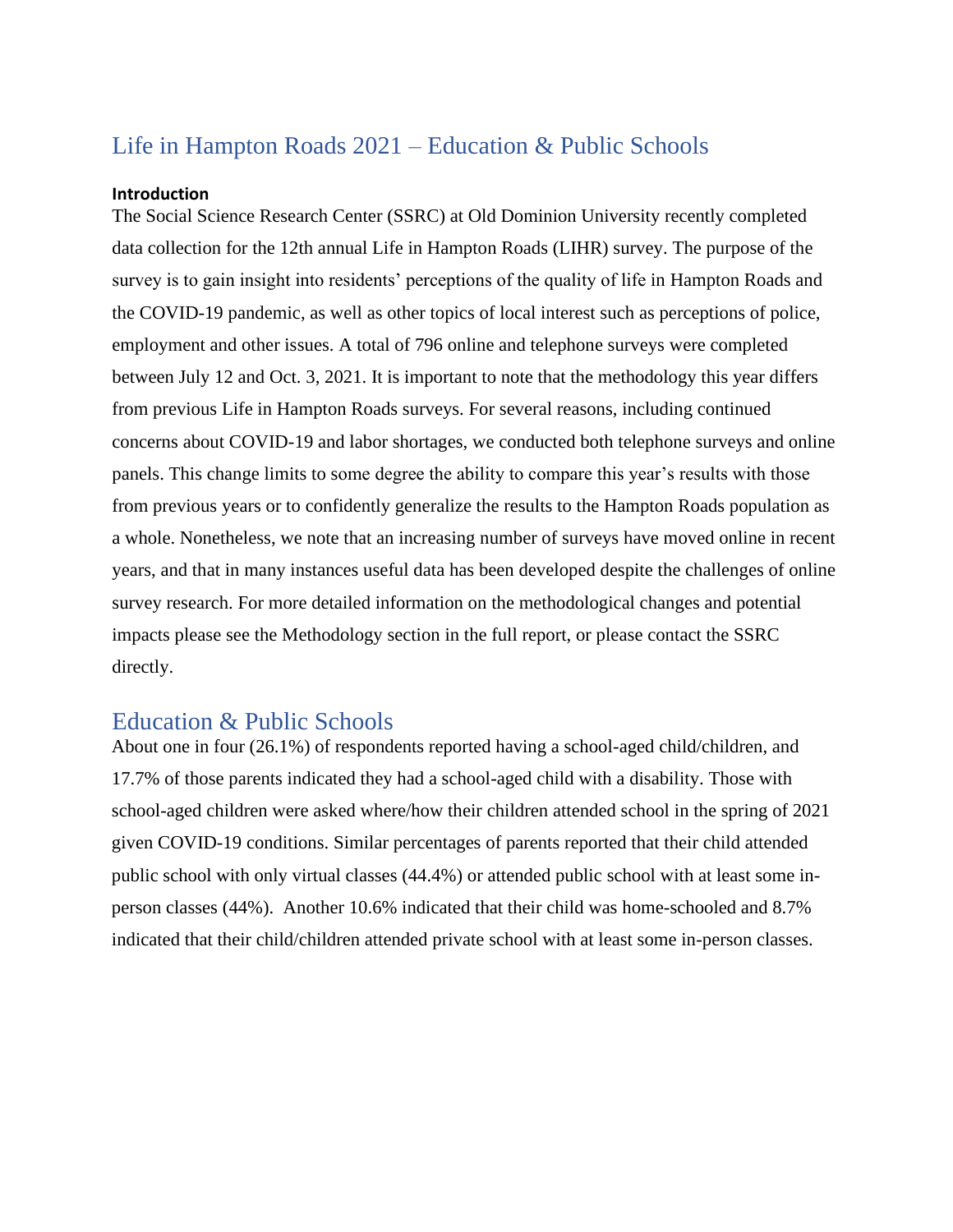



Those respondents were asked to compare the quality of education their children received since the pandemic began to prior to COVID-19. The majority (60%) indicated that the education their child received was either much worse (25%) or a bit worse (35%) than the education received prior to the pandemic. Only 6.3% of parents felt that the education their child received was a bit or much better and 28.3% felt that the education was about the same. This continues the pattern seen in 2020 when 55.9% of respondents thought that their child's education was a bit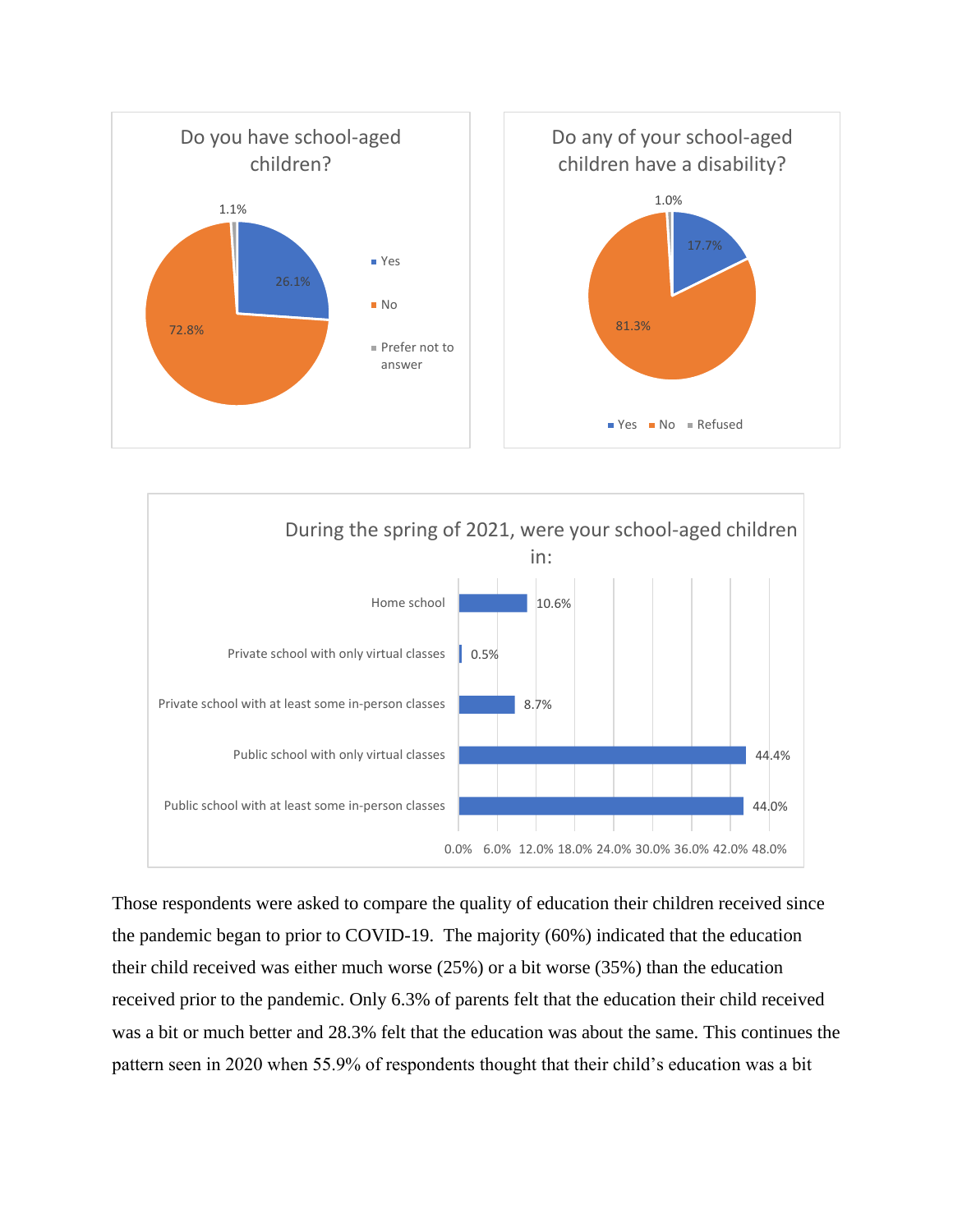worse or much worse. The increase occurred mostly among those responding that their child's education was much worse (19% to 25%).



Parents were asked about difficulties their child/children had experienced due to changes in their daily routines because of COVID-19 conditions. About 14.5% of parents reported no difficulties. More than half indicated that their child was not able to spend time with friends (56%) or had problems concentrating or focusing (51.7%). Other common reported difficulties included lack of motivation to complete schoolwork (44.9%), increased stress/worry (37.2%) and problems with technology/internet access (27.1%). Fewer parents reported that their child was unable to receive services for disabilities (10.6%) or not being able to access school lunches or other meals (4.8%). However, if we look just at the responses of the smaller subset of parents who indicated that their child had a disability, 40.9% reported problems with receiving services for disabilities.